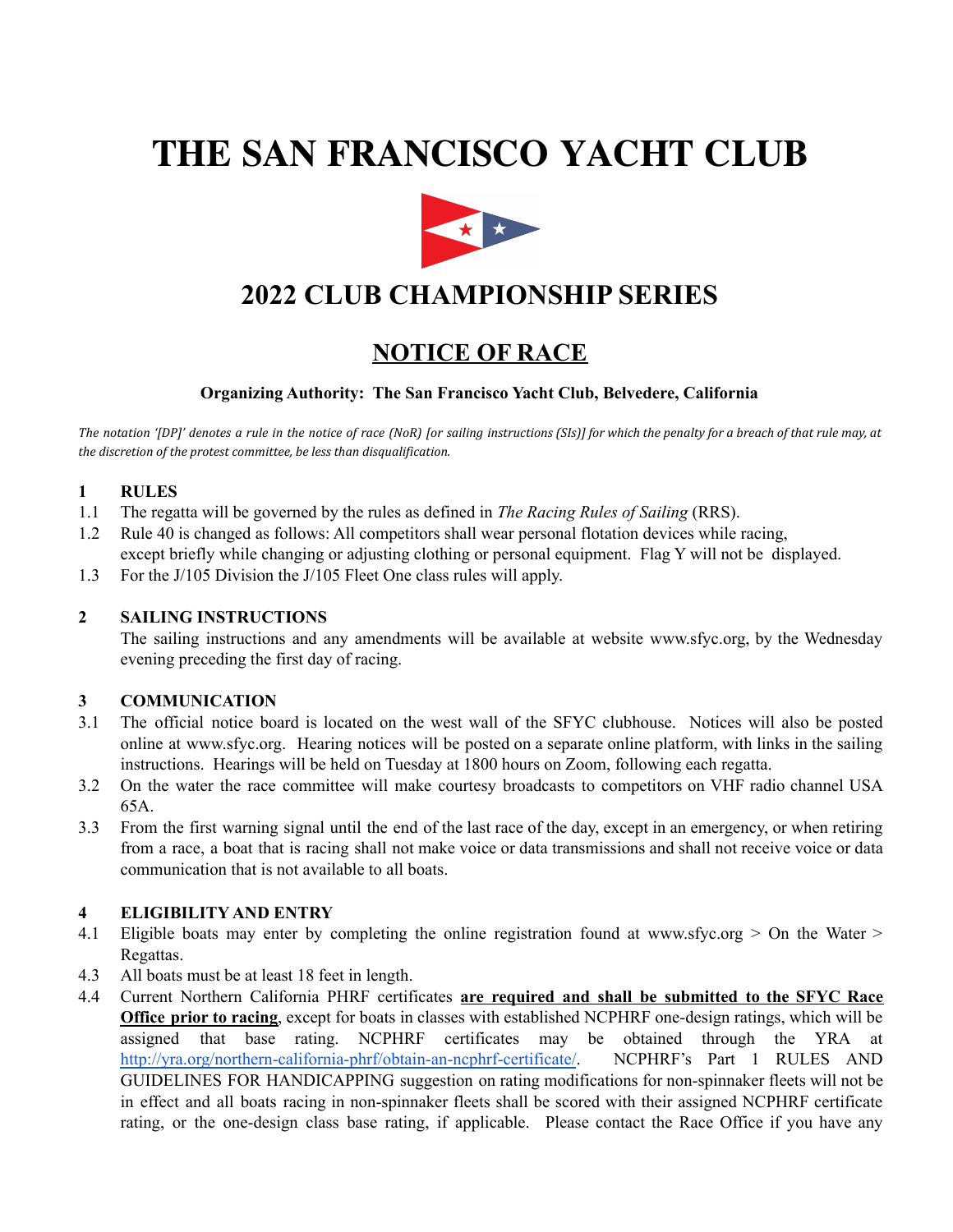questions or require assistance on how to obtain a certificate. Boats that do not have a current certificate or meet the one-design rating criteria will not be scored.

- 4.5 Both the skipper and the helmsmen are required to be SFYC Members or spouses of Members. Multiple skippers/helmsmen are permitted.
- 4.6 The Spinnaker Division includes boats designed and rated with spinnakers and which will be sailed with spinnakers during the series. The Spinnaker Division also includes boats designed and rated without spinnakers, such as the Knarr and Bird classes, and all other classes listed as "No NonSpin" in the NCPHRF Base Rating Report available on the YRA website.
- 4.7 The Non-Spinnaker Division includes boats who choose to race without spinnakers during the series, and are not listed as "No NonSpin" above.
- 4.8 The Spinnaker and Non-Spinnaker Divisions will each be split into two fleets at PHRF rating 100. Fleets will be scored separately but may be started together.
- 4.9 There will be a J/105 one-design Fleet.
- 4.10 For the pursuit races all boats will be started from highest to lowest PHRF rating in order, regardless of registered Division. Start times will be posted online by 1600 hours on the day preceding the race.
- 4.11 Entries will not be accepted after 0800 hours on each race day. Late entries to pursuit races will be posted online at this time.

### **5 FEES**

There is no entry fee.

#### **6 RACE SCHEDULE**

The Club Championship Series consists of nine scheduled races. Two races will be 10-mile pursuit races, as noted below.

| <b>REGATTA</b>    | DAY AND DATE         | RACE STYLE RACES |               | <b>FIRST WARNING</b> |
|-------------------|----------------------|------------------|---------------|----------------------|
| Rosenblum Regatta | Saturday, March 19   | Standard         |               | 1200 hours           |
| Anniversary Cup   | Saturday, April 23   | Pursuit          |               | 1055 hours           |
| Independence Cup  | Saturday, June 18    | Standard         | $\mathcal{D}$ | 1200 hours           |
| Mitchell Regatta  | Saturday, July 23    | Pursuit          |               | 1055 hours           |
| & Ross Regatta    |                      | Standard         |               | After Pursuit finish |
| Wosser Cup        | Sunday, September 11 | Standard         |               | 1200 hours           |

# **7 VENUE**

The racing area will be in the vicinity of the west side of Angel Island, and the Central Bay. The start and finish will be offshore of Pt. Knox.

# **8 COURSES**

Courses may use dropped and fixed marks listed in the YRA mark list for the Central Bay, which will be included in the sailing instructions.

# **9 SCORING**

9.1 Scoring for standard races will be NCPHRF Time-on-Time calculated with the formula TCF=A/(B+rating), where TCF is the time correction factor that the rating is multiplied by, and  $A=B+(Fleet's middle rating)$ . The B Factor used will be as follows for the average of the wind speeds observed on the signal boat at the start and on the finish boat when the first boat in each division finishes:

 $20 +$  knots = 500

 $10-19$  knots = 550

Under 10 knots  $= 575$ 

9.2 Scoring for pursuit races will be determined by the order that the boats finish, within each Division.